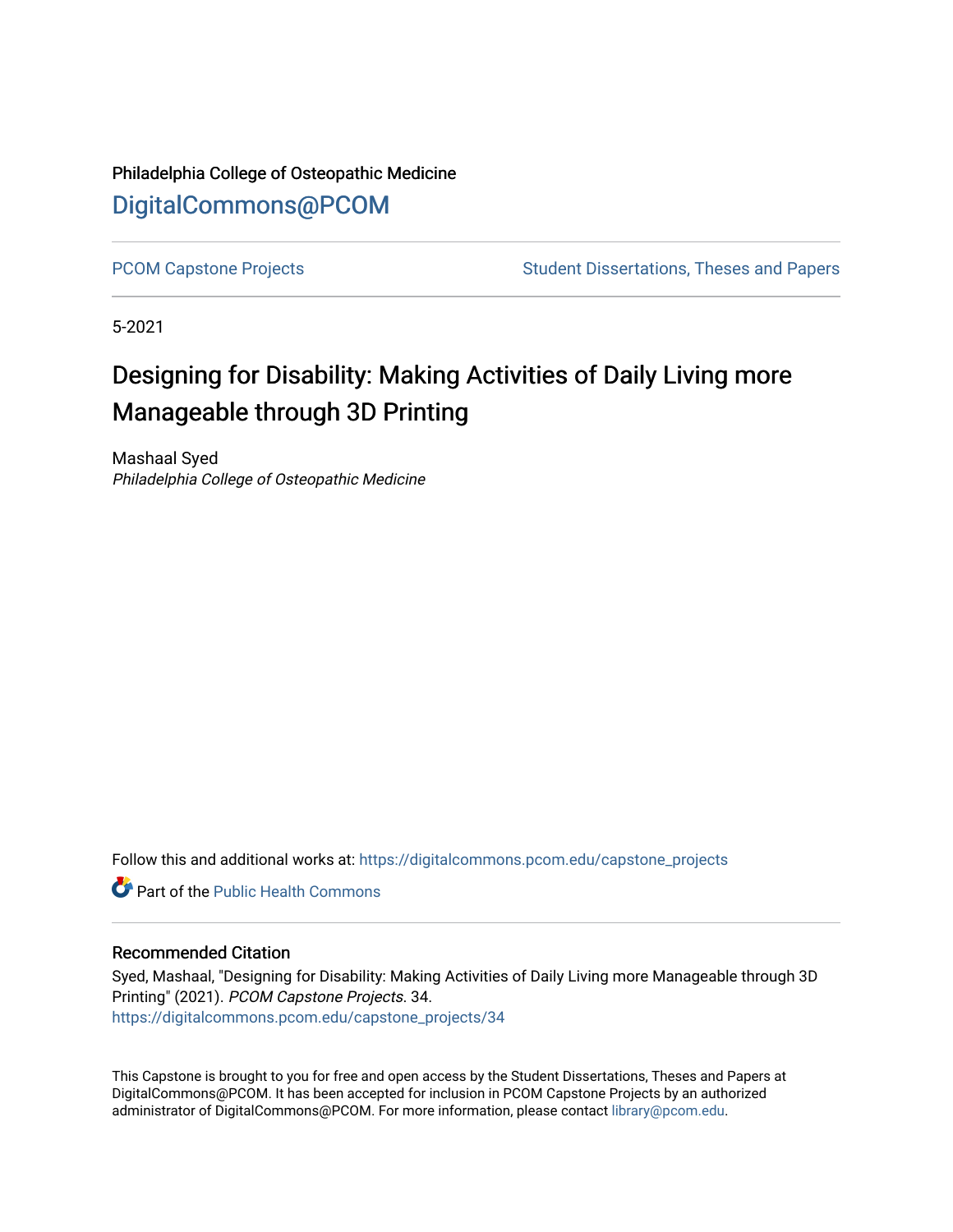Philadelphia College of Osteopathic Medicine Graduate Program in Biomedical Sciences School of Health Sciences

## **Designing for Disability: Making Activities of Daily Living more Manageable through 3D Printing**

A Capstone in Public and Population Health Leadership by Mashaal Syed Copyright 2021 Mashaal Syed

Submitted in Partial Fulfillment of the Requirements for the Degree of Master of Science in Biomedical Sciences, Public and Population Health Leadership Concentration

May 2021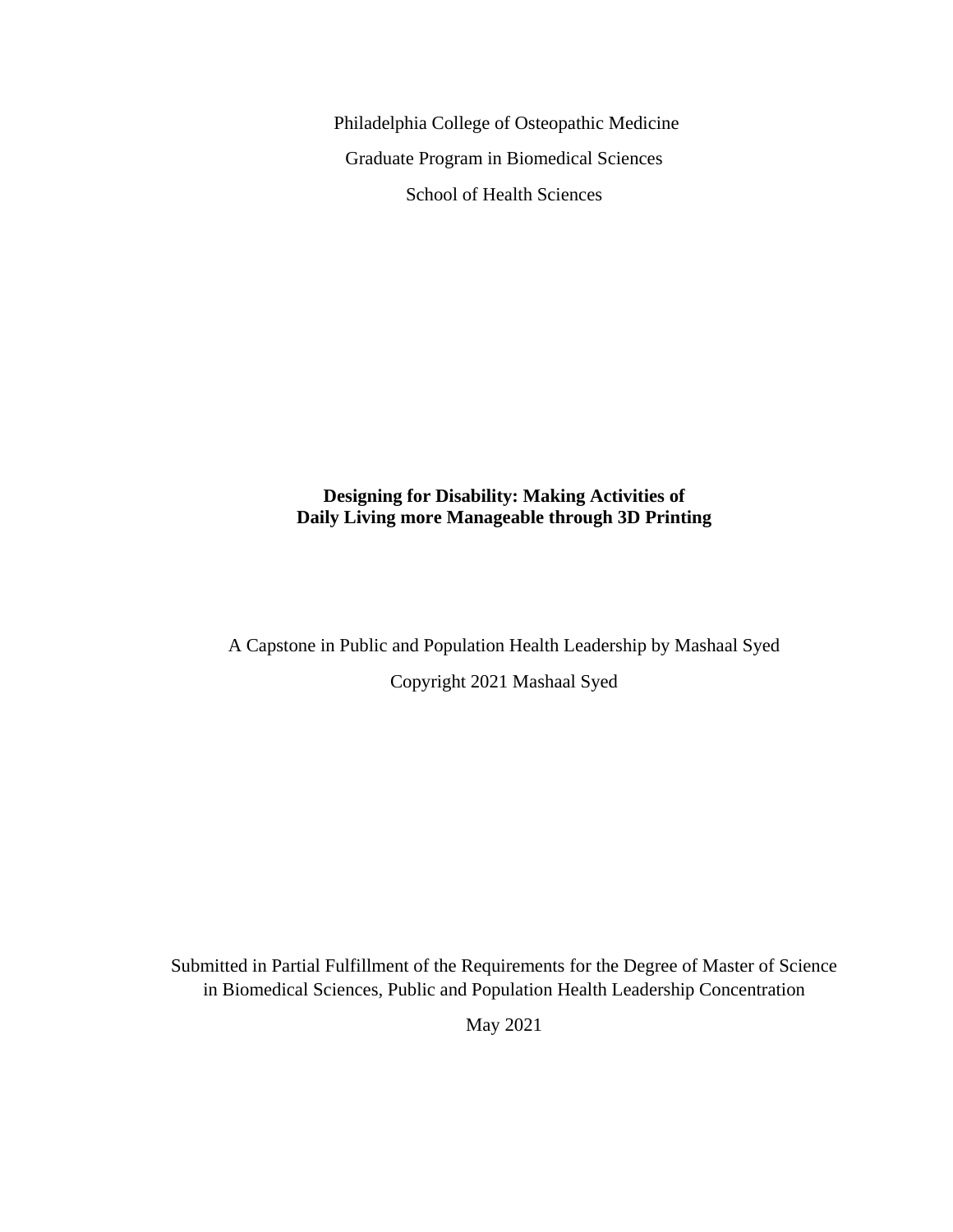# **ABSTRACT**

While there have been many innovations developed for those with physical disabilities in recent years, a multitude of unmet needs still remain. This review seeks to highlight designs, public policies, and other initiatives that have been established to assist this population thus far. Information has been curated from databases including, but not limited to, Pubmed and Policymap.

With the advent of new and affordable technologies such as 3D printing, it is now more possible than ever before to bring one's ideas to life; from creating customized prosthetics to wheelchair attachments for water bottles and umbrellas, we are able to quickly realize potentials otherwise unlikely - and in turn, we have the capacity to make the activities of daily living more manageable for those with physical disabilities. In accordance with the principles of appreciative inquiry, first-hand discussions with those having physical disabilities have allowed for some insight into the current challenges they face. Their stories have inspired the following proposed design(s) presented in this review, some of which can be 3D printed, with the hope that these developments can help them navigate the world we live in just a little bit easier.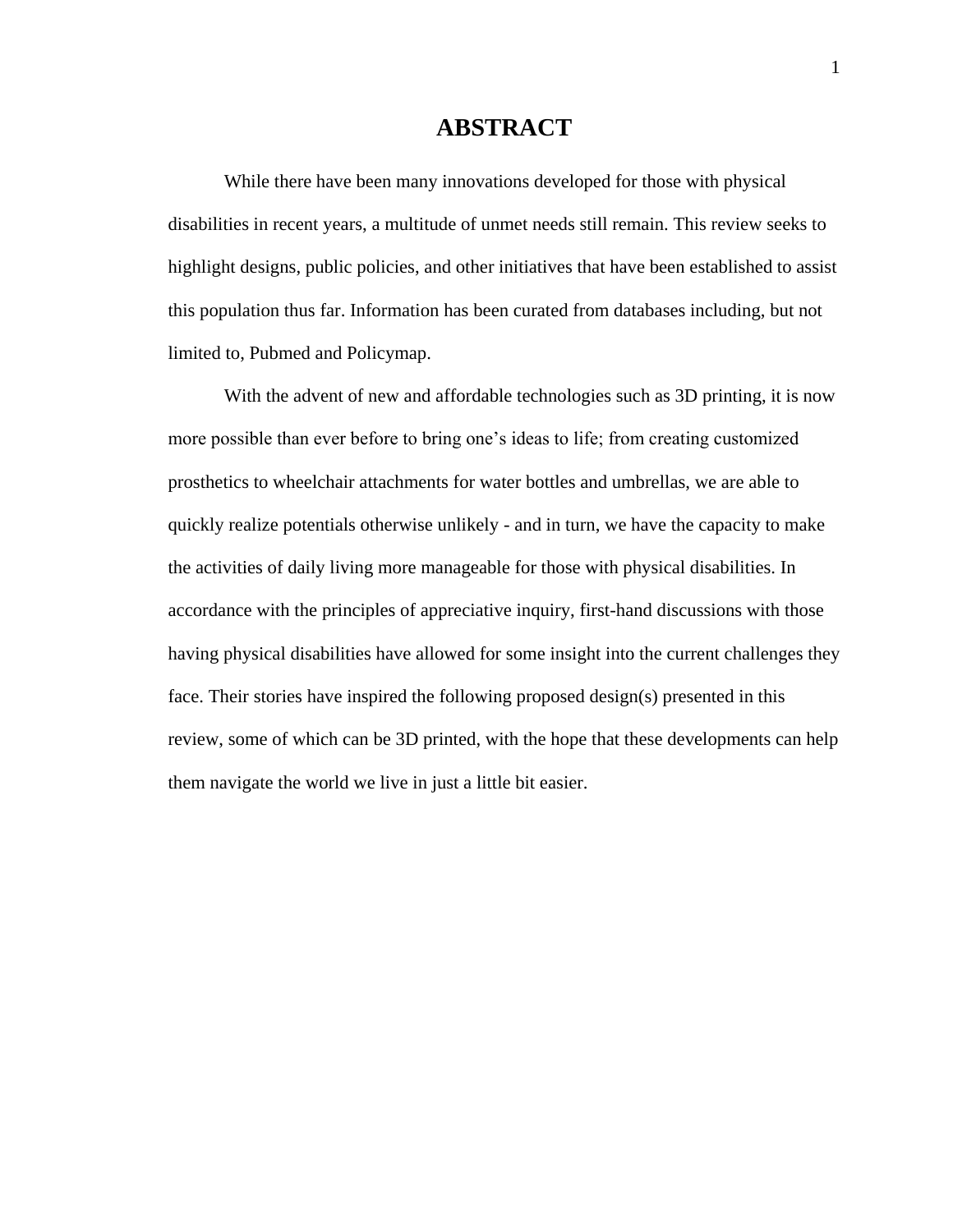## **INTRODUCTION**

The Centers for Disease Control and Prevention (CDC) defines *physical disability* as a multifaceted experience, in which impairments impose difficulty for the individual to engage in activities or interact with their environment (Centers for Disease Control and Prevention [CDC], 2020). Generally, we understand physical disabilities to place limitations on one's physical functioning, mobility, dexterity or stamina (CDC, 2020). Consequently, these restrictions hinder a variety of facets of daily living. Physical disabilities may be related to congenital conditions, could potentially arise from a chronic illness such as diabetes, or result from injuries or trauma sustained at any point in one's life. Furthermore, physical disabilities can be static as in circumstances where a limb is lost, progressive such as with muscular dystrophy, intermittently experienced, (CDC, 2020) or even not-apparent (Department of Homeland Security, 2013).

 This broad term thus encompasses a wide variety of conditions including, but not limited to, multiple sclerosis, epilepsy, stroke, spinal cord injuries, and amputation (Achieve Australia, 2019; Department of Homeland Security, 2013). This diversity within the realm of physical disabilities is further compounded by the diversity of those individuals experiencing them; and each person has an even more diverse range of needs. Each individual experiences a unique set of challenges intertwined with their physical disability, ranging from limited financial resources or a lack of health insurance, to certain cultural stigmas behind having a physical disability, for example. All in all, it is important to recognize that two people with the same diagnosis of a disability can be impacted in very different ways (CDC, 2020), and hence, no two situations can be equated.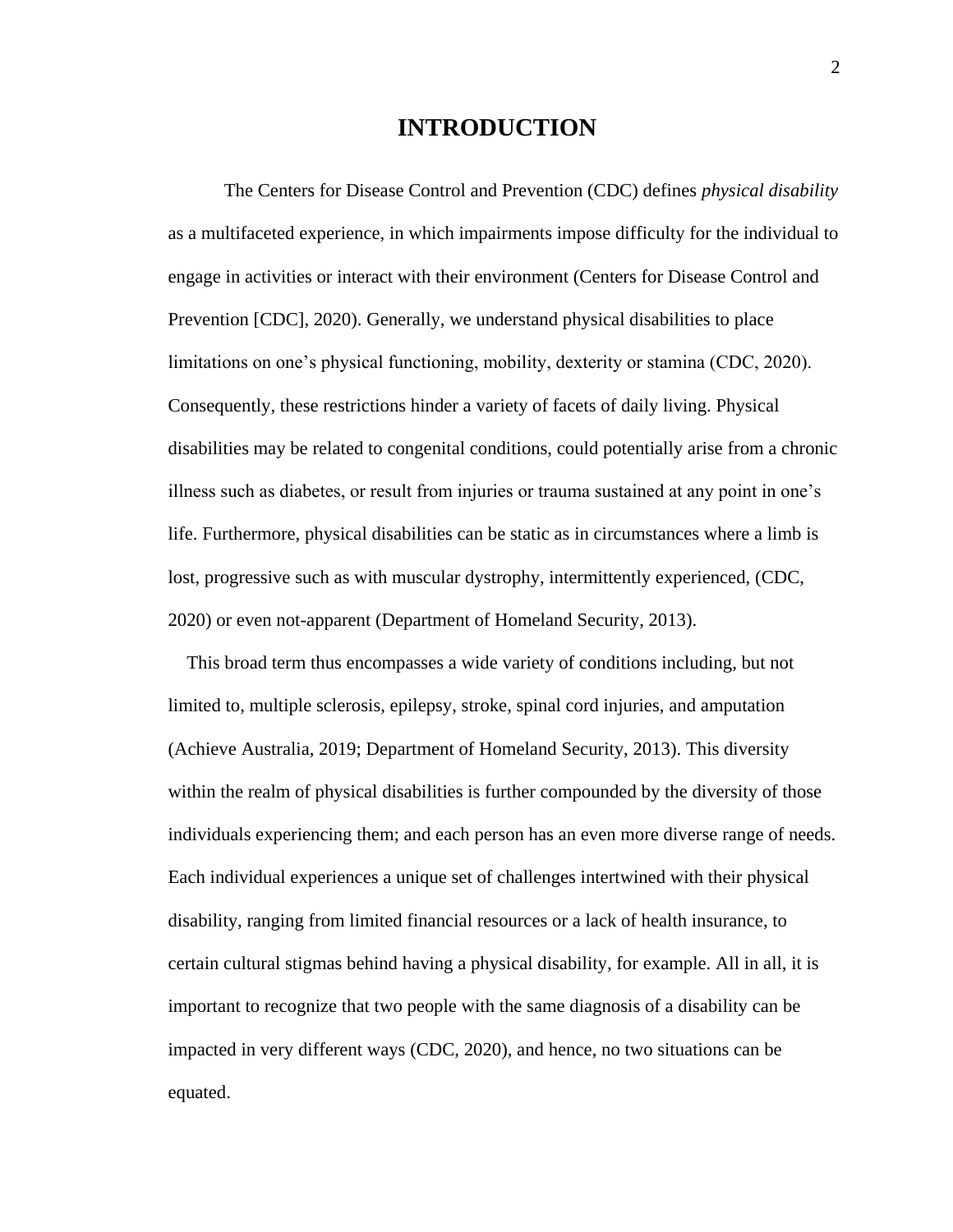However, in an effort to standardize some elements of physical disabilities, the World Health Organization (WHO) published the International Classification of Functioning, Disability and Health (ICF) in 2001 (CDC, 2020). This document "provides a standard language for classifying body function and structure, activity, participation levels, and conditions in our environment that influence our health" (CDC, 2020). Consequently, it determines factors in our society that either support or create barriers for people with physical disabilities to fully participate in activities of daily living. Once the factors that impose difficulty are recognized, accommodations can be provided so that this demographic can equitably participate in our communities. Now, with rapid advancements in technology - especially in regards to 3D printing - accommodations can be not only provided, but *created,* easier than ever before. The design process is not confined to scientists in laboratories any longer and can instead be affordably pursued by students in hackathons, hobbyists and even people with physical disabilities alike, all from the comfort of their homes.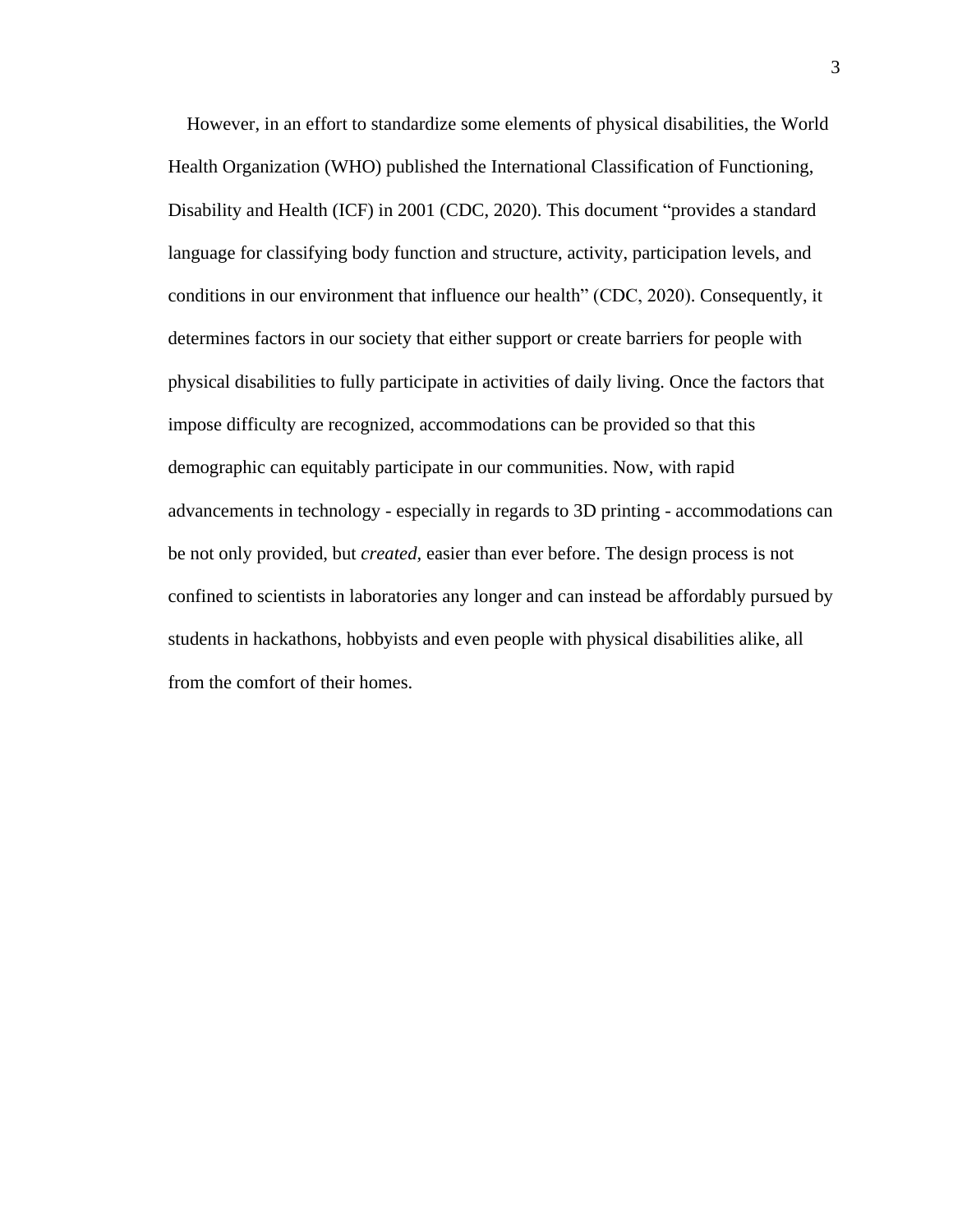# **BACKGROUND**

#### **The Prevalence of Disabilities in Our Communities**

PolicyMap, an online database primarily sourced from the US census, provides curated geographical information about our communities in regards to both general categories like age and sex, as well as more specific characteristics such as homelessness and religion. PolicyMap has the ability to describe our population of disabled individuals at the national, county and city levels; in fact, it can even provide detail per zip code. The system is also able to illustrate where, and how many, of our persons with disabilities are employed, are in poverty, are veterans in poverty, receive financial assistance, so on and so forth.

While PolicyMap does not specifically express whether their data is in regards to *physical* disabilities, it still provides a necessary perspective. Of note, the system reports that between the years 2010 - 2014, persons with disabilities constituted 15.63% of the city of Philadelphia's population, whereas 12.25% of the national population were individuals with a disability. More recently, between 2015 - 2019, Philadelphia's population of persons with disabilities has risen to 16.7%. Comparatively, the national percentage has increased only slightly, to 12.62% (PolicyMap, 2021). These increasing trends are shown in Figure 1.

If focusing on the proportion of our population that is not only disabled but also living in poverty, we find that between the years of 2010 - 2014, a striking 21.76% of Philadelphians fall into this category. The national percentage on the other hand is 17.64%. Since then, these values have steadily increased for both Philadelphia and our country as a whole; between 2015 - 2019 the percentages are reported to be 24% and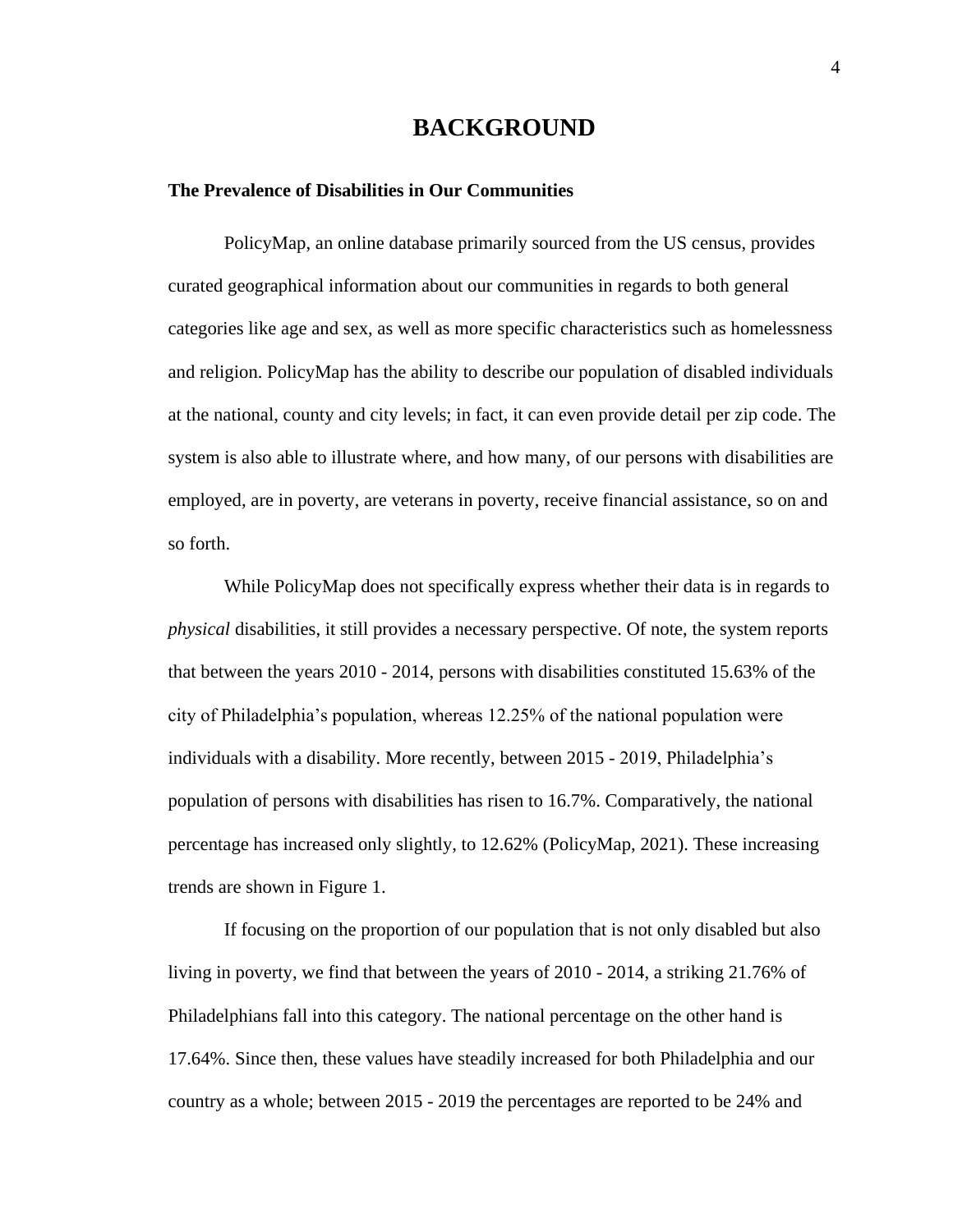19.38%, respectively (Figure 1). The zip codes with the highest percentages of those living in poverty with a disability in Philadelphia are summarized in Table 1 below.

**Table 1.** The three highest percentages of the city of Philadelphia's population with a disability living in poverty by zip code. (PolicyMap, 2021)

| <b>City of Philadelphia</b><br><b>Zip Code</b> | People with a Disability, Living in Poverty<br>(Percentage of Population) |
|------------------------------------------------|---------------------------------------------------------------------------|
| 19115                                          | 37.23%                                                                    |
| 19133                                          | 35.50%                                                                    |
| 19134                                          | 32.80%                                                                    |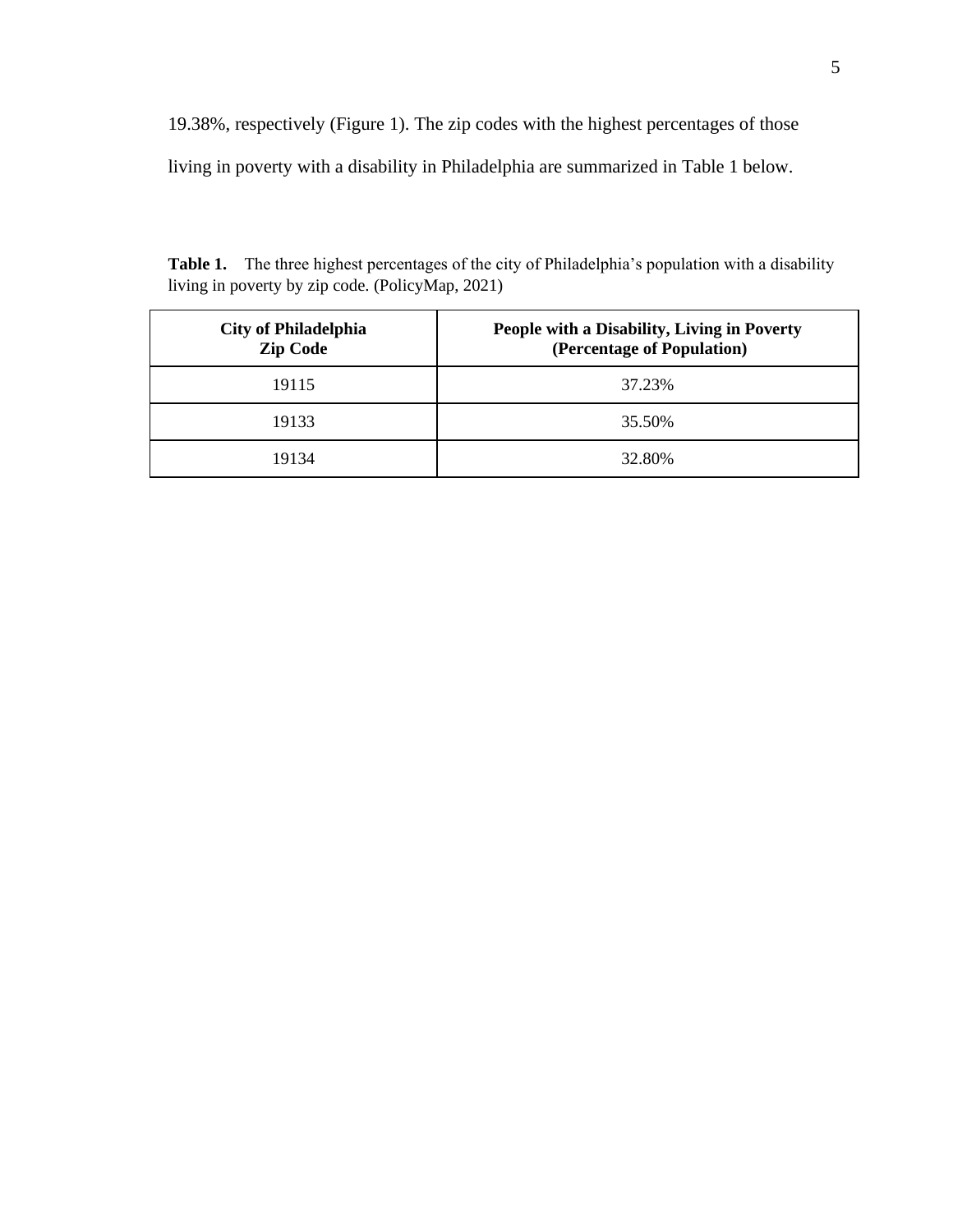



Despite significant strides over the years in improving accessibility for those with physical disabilities in this country, many barriers still exist. Through the 2010 Americans with Disabilities Act (ADA): Standards for Accessible Design, a variety of enhancements have been made to ATMs, parking spaces, and speed bumps for example. However, large-scale alterations such as these are not so quick to implement. Instead, seeking to improve accessibility of those with physical disabilities on a smaller-scale may be an effective means to pursue. Moreover, given the percentage of our population with physical disabilities that also live in poverty, taking costs into consideration for any accessibility improvement endeavour is of the utmost importance. 3D printing,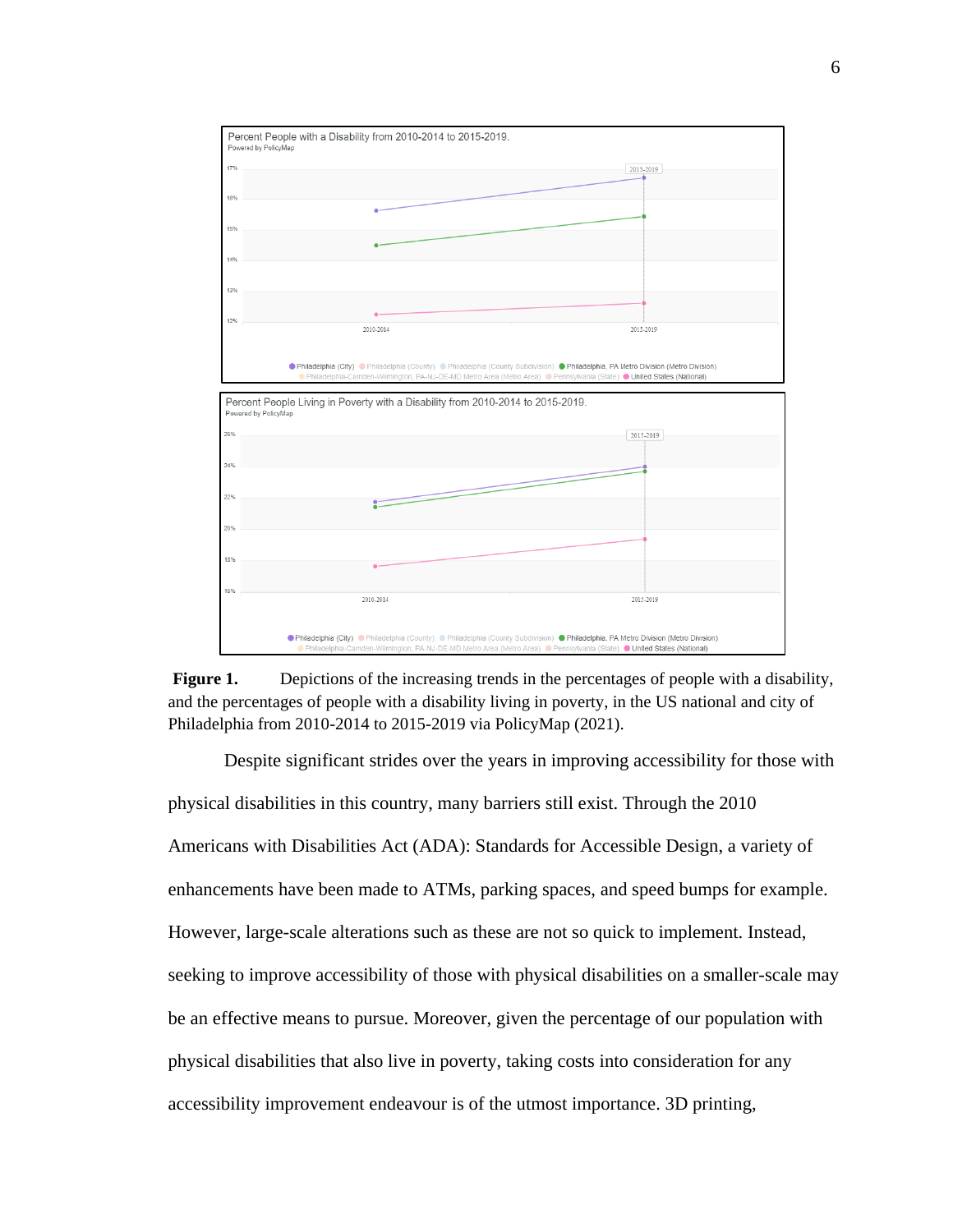comparatively accelerated and affordable, has the potential to support this population in countless ways. We now turn our attention to exploring a few different avenues in which 3D printing has been leveraged thus far to improve accessibility for this demographic.

### **Current 3D Printing Projects: Prosthetics**

Much of the academic research hailing from our medical and scientific communities has focused on assisting people with disabilities through 3D printing prosthetics. Traditionally, we consider prosthetics to be in relation to upper and lower limbs (Jelle ten Kate & Breedveld, 2016), but 3D printing has also been applied to dental implants, ophthalmology, and other medical specialities (Schubert et al., 2014).

Jelle ten Kate & Breedveld's review (2016) of 3D printable upper limb prosthetic designs describes not only the force distribution throughout the construct, the kinematic specifications of the each prosthesis and it's joints, durability, and the associated printing costs, but also makes certain to mention the impacts of choosing one printing material over another. At the time of their publication however, anti-bacterial 3D printing materials were not yet available; more recently Zuniga (2018) describes in their report the very real possibilities of 3D printing upper limb prosthetics with antibacterial filament. This advancement improves the overall health of the user by preventing typical day-today sources of illness, and is especially vital for those with recently amputated limbs since they are more susceptible to infections (Zuniga, 2018).

3D printing in our medical and scientific communities has gained such traction that even the Radiological Society of North America (RSNA) has started a 3D printing special interest group (Radiological Society of North America, 2021), and the National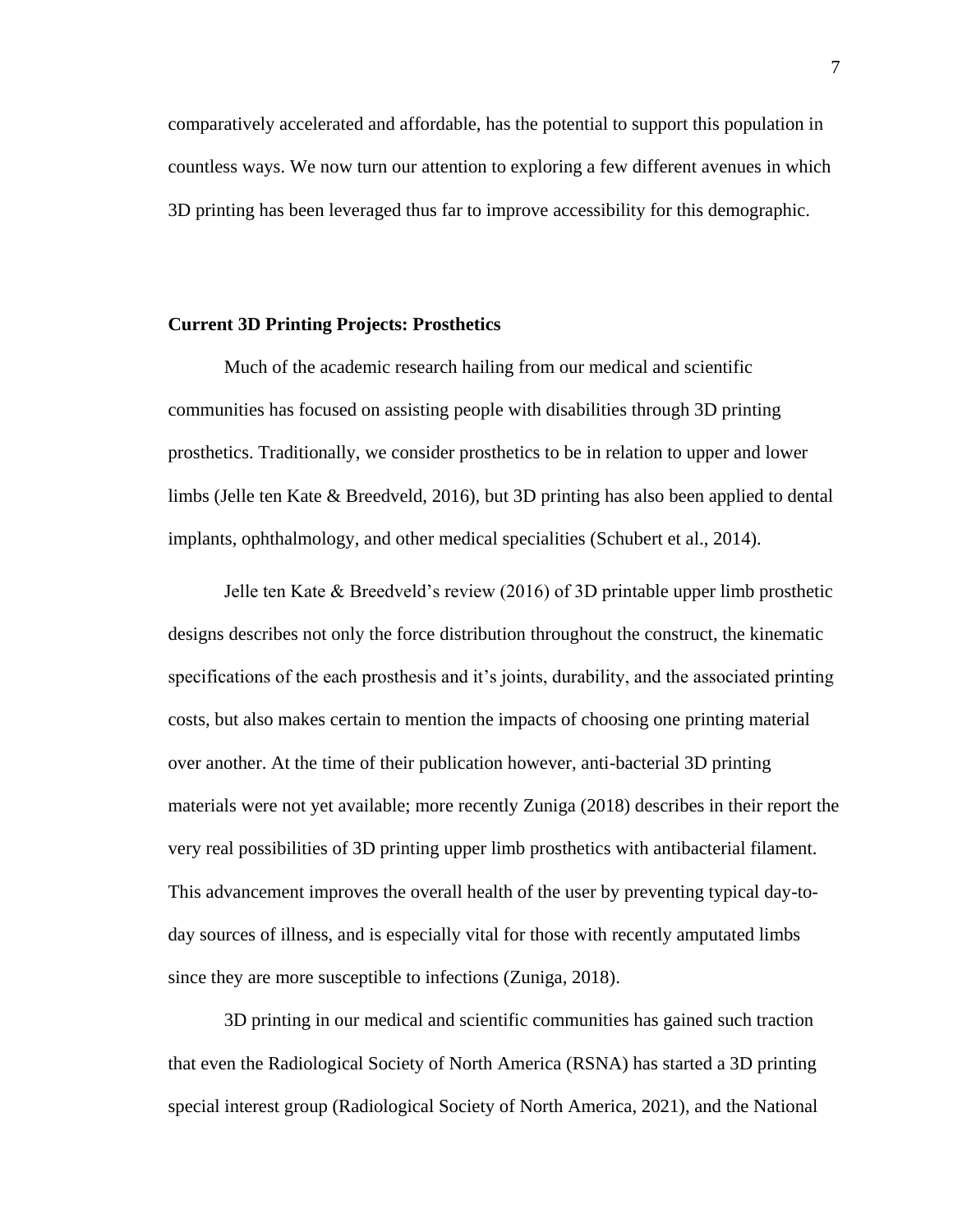Institutes of Health (NIH) has developed a 3D print exchange website, similar to the aforementioned Thingiverse and MyMiniFactory. Aside from scientifically accurate molecular models, a portion of their exchange is devoted to 3D-printable prosthetic devices curated by e-NABLE (National Institutes of Health, 2021).

e-NABLE is an ever-growing, global, online community of volunteers who use their 3D printers to make free or low-cost upper limb prosthetics for people in need (Enabling the Future, 2014). These volunteers create open-source designs for both children and adults, in an effort to help congenital amputees or those who have lost an upper limb due to war, natural disasters, an illness or accident. Since traditional prosthetics are associated with high costs, persons in need of such devices - especially those in poverty or with limited insurance coverage - have few options. The pediatric population in particular, since they require frequent fitting and resizing, are subjected to continual high costs. e-NABLE thus is an affordable and accessible option for these individuals.

While volunteers can choose to work alone, there are also opportunities to join one of e-NABLE's many chapters formed by students, libraries, and other maker spaces throughout the world. In Philadelphia, Drexel University's Dragon Claws is a graduatestudent run organization that is a recognized chapter of e-NABLE. However, given the unintended consequences of the COVID-19 pandemic, the group has had to pause prosthetic production and instead concentrate their efforts into printing items applicable to our current plight such as hands-free door adapters, face shield head bands, and face mask "ear savers" (Drexel Dragon Claws, 2021).

Joining a local chapter provides volunteers the opportunity to work directly with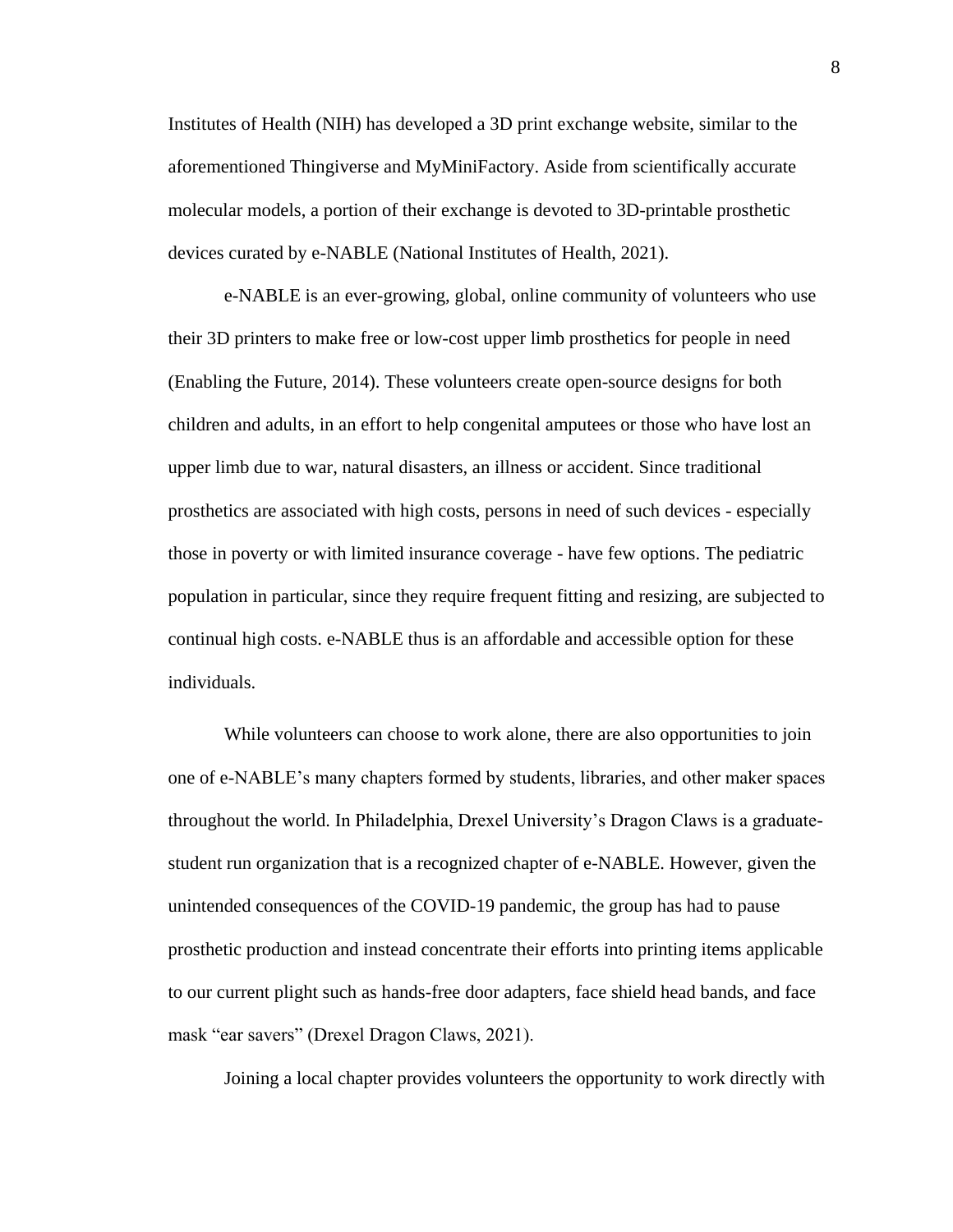communities in need, and accordingly, allows for the deliverance of individualized devices. This is especially valuable since pursuing a "one size fits all" approach to upper limb prosthetics leaves much to be desired, considering that every user has certain constraints and aspirations influencing use of their prosthetic device.

#### **Current 3D Printing Projects: Miscellaneous Support Items**

 While a great number of 3D printed assistive devices are in the realm of prosthetics similar to e-NABLE's initiative, the versatility of 3D printing for improving accessibility is unlimited. Much of the innovation has come from the general population: hobbyists, students, and even those with physical disabilities themselves. Once conceptualized via 3D modeling software, designs can be hosted on websites such as Thingiverse or MyMiniFactory. Both websites are popular choices for sharing usercreated digital design files; primarily for free. Of course there are variable material costs associated with the actual printing of the designs, but at least by providing the designs for free, the process is made more affordable.

MyMiniFactory has a section of their website dedicated to hosting designs for accessibility. The section is further divided into providing kitchen and dining aid, daily living aid, visual and other forms of communication aid, as well as supporting mobility, hygiene, and recreational pursuits. From grocery bag handles to switch plates embossed with braille, the online community proves how impactful our creativity can be, and how limitless the possibilities to help others are. A few designs for accessibility from MyMiniFactory are shown below in Figure 2.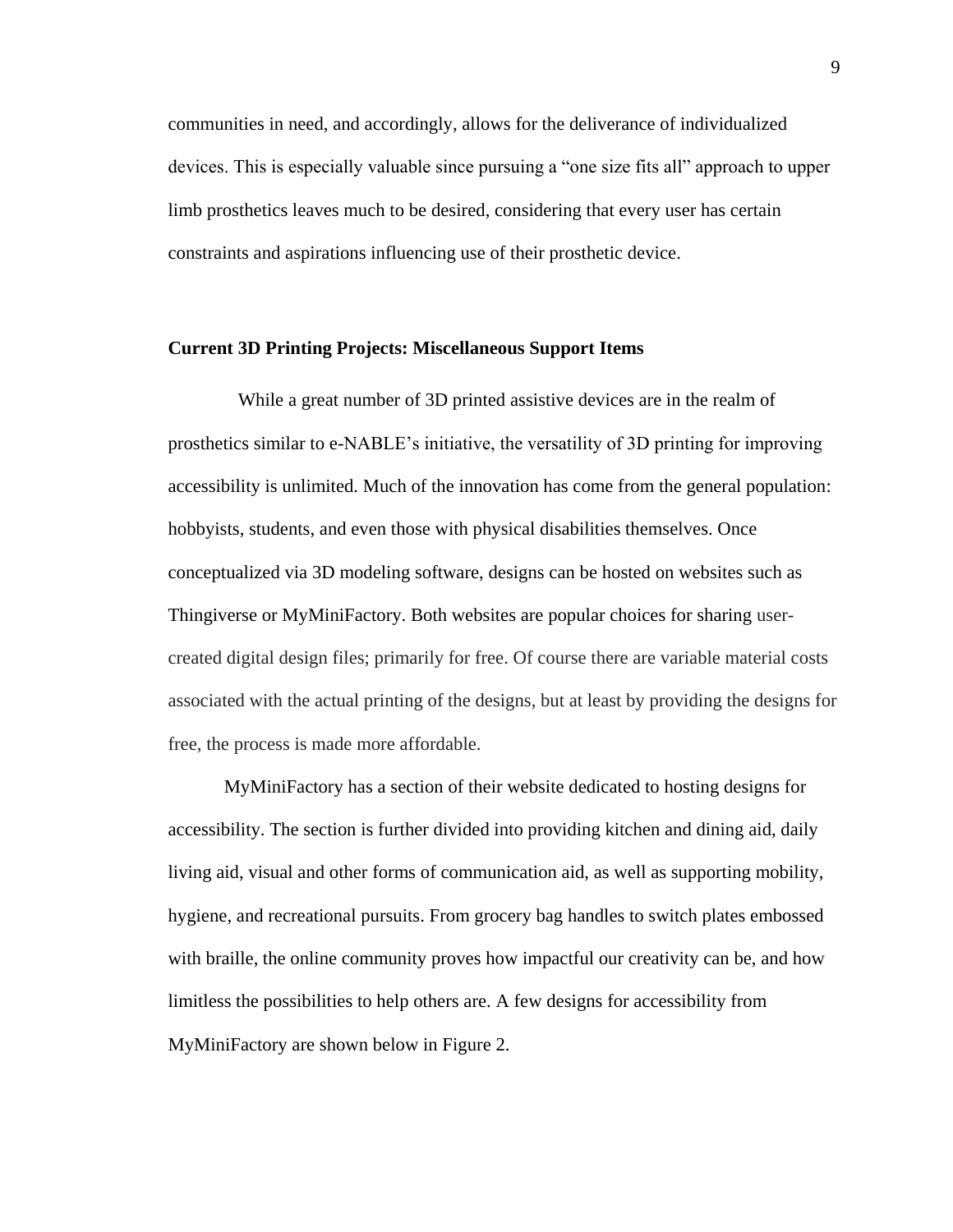

**Figure 2. (***Left)* Hackess Handy Holder by Eva Sbaraini, (*Middle)* Umbrella Holder attachment for wheelchairs by "Carlos", (*Right)* Plastic Bottle Opener for Hand Support by Luca Parmegiani

### **Current 3D Printing Projects: The Inglis Innovation Center**

Located along Belmont Avenue in Philadelphia, Pennsylvania, the Inglis House is a specialty nursing care facility that has been supporting people with disabilities since 1877. Their mission is to enable those with disabilities to achieve their goals and live as fulfilling a life as possible - with an emphasis on independence and mobility (Inglis, 2021). Presently, they provide residential care for 252 adults with physical disabilities, and assist upwards of 800 individuals living independently in the surrounding community through a variety of resources.

Residents not only receive medical and nursing care, occupational and speech therapies, and take part in social enrichment/therapeutic recreation programs on-site, but they also have the potential to "create a customized set of opportunities to best address their needs" (Inglis, 2021) at the Inglis Innovation Center. Whether it be through lessons in using a computer to send e-mail or video chat with loved ones, or more advanced concepts such as enabling voice recognition or eye-tracking software, this center aims to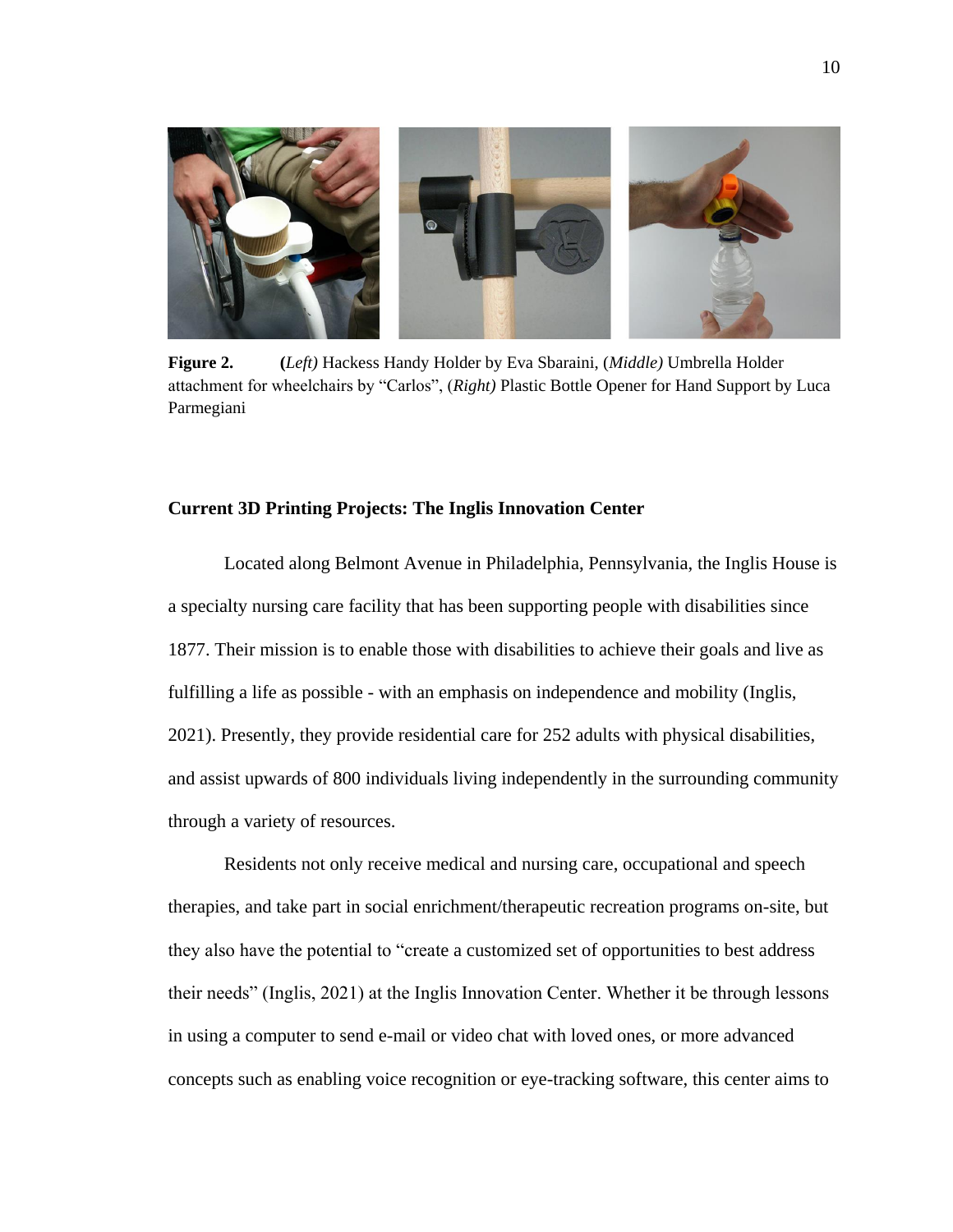leverage technology - both in terms of software and hardware - to help it's patrons best connect with the world around them. Inglis also has a focus on Smart Home Technology, which includes improved control of the lights, television, thermostat, etc. in one's place of residence. By increasing one's access to and use of technology, Inglis seeks to enable individuals with disabilities to become more independent.

At the heart of the Innovation Center is their 3D printing capabilities. Following an interview with the staff that assesses one's skills, needs, and goals, the Inglis team may create specialized 3D-printed devices to support the individual along their personal journeys. The team installs any software and hardware needed and educates the individual about how to use them. However, while there is currently no fee for assessments, training, or the installation of software or hardware, the individual is responsible for purchasing any of the 3D printed components and the necessary software and hardware accessories. Unfortunately, given the percentage of our city's population that is not only disabled but also living in poverty, Inglis may not be a viable solution for certain communities.

#### **3D Printing Projects: Company Initiatives**

Corporations such as Ikea Israel have partnered with nonprofits Milbat and Access Israel to develop *ThisAbles*, a line of 3D-printed accessories to adapt Ikea furniture and housewares for those with physical disabilities (Ikea ThisAbles, 2019). They have also created Youtube tutorials showcasing installation methods of their 3D printable modifications. With many of these designs downloadable for home printing, Ikea Israel has clearly emphasized the importance in increasing inclusivity for users of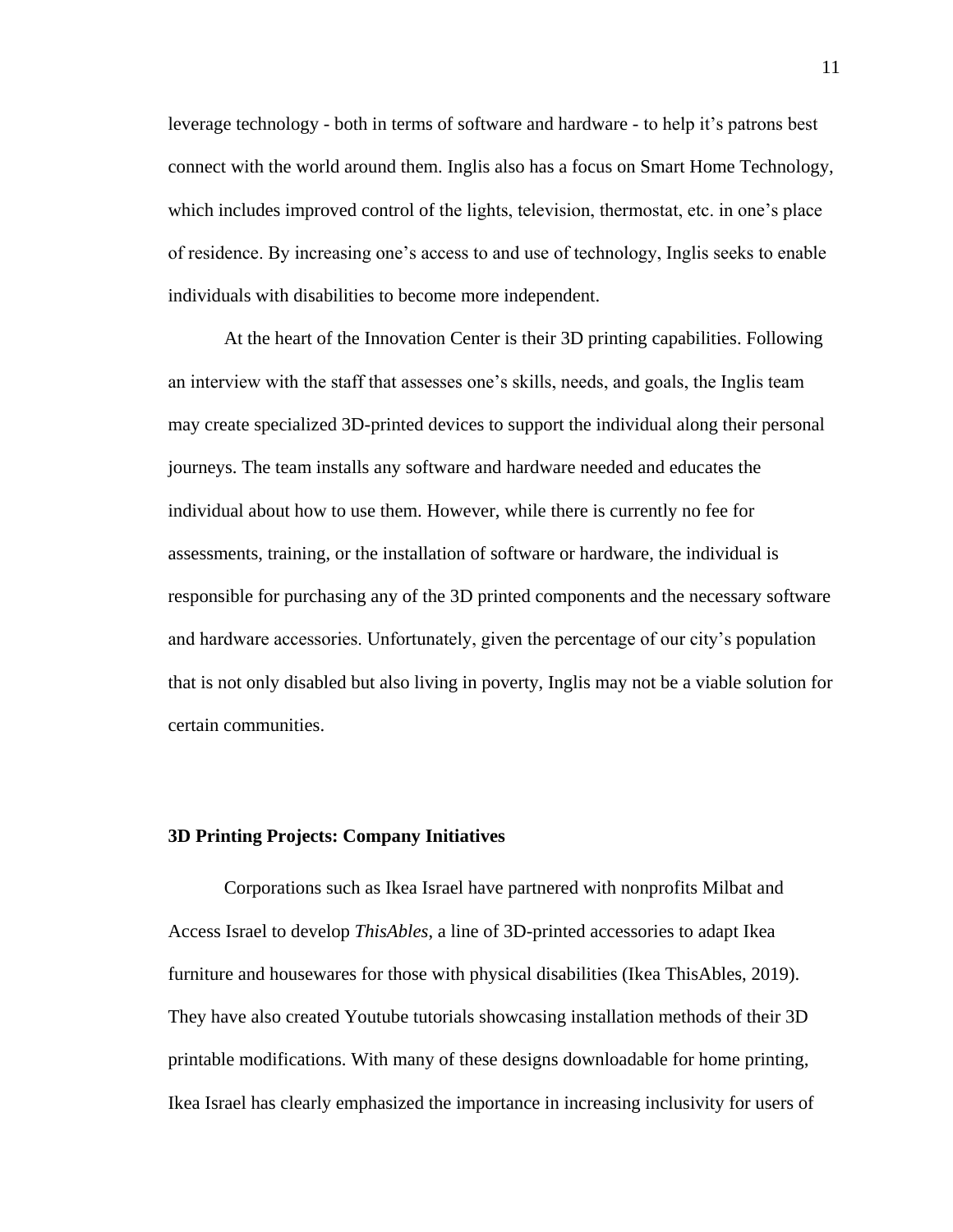their items. From adding handles to shower curtains to providing the means to lift a sofa a few inches off the ground, the team highlights how even small adjustments to commercial products can make a significant difference for people with physical disabilities (Ikea ThisAbles, 2019).

*ThisAbles* welcomes new product ideas from consumers around the world; in fact, their website includes a section where consumers can either report a modifiable need, or submit a solution. Similar to *ThisAbles*'s aim of developing 3D printed modifications for commonly used household items, this work seeks to discover several unmet needs of those with physical disabilities in Philadelphia, Pennsylvania and in response, design open-source 3D printable solutions in an effort to support their engagement in activities of daily living.



**Figure 3.** *(Left)* Example of a 3D printable prosthetic arm from E-Nable, (*Right)*  "Cane by Me" design from Ikea's ThisAbles program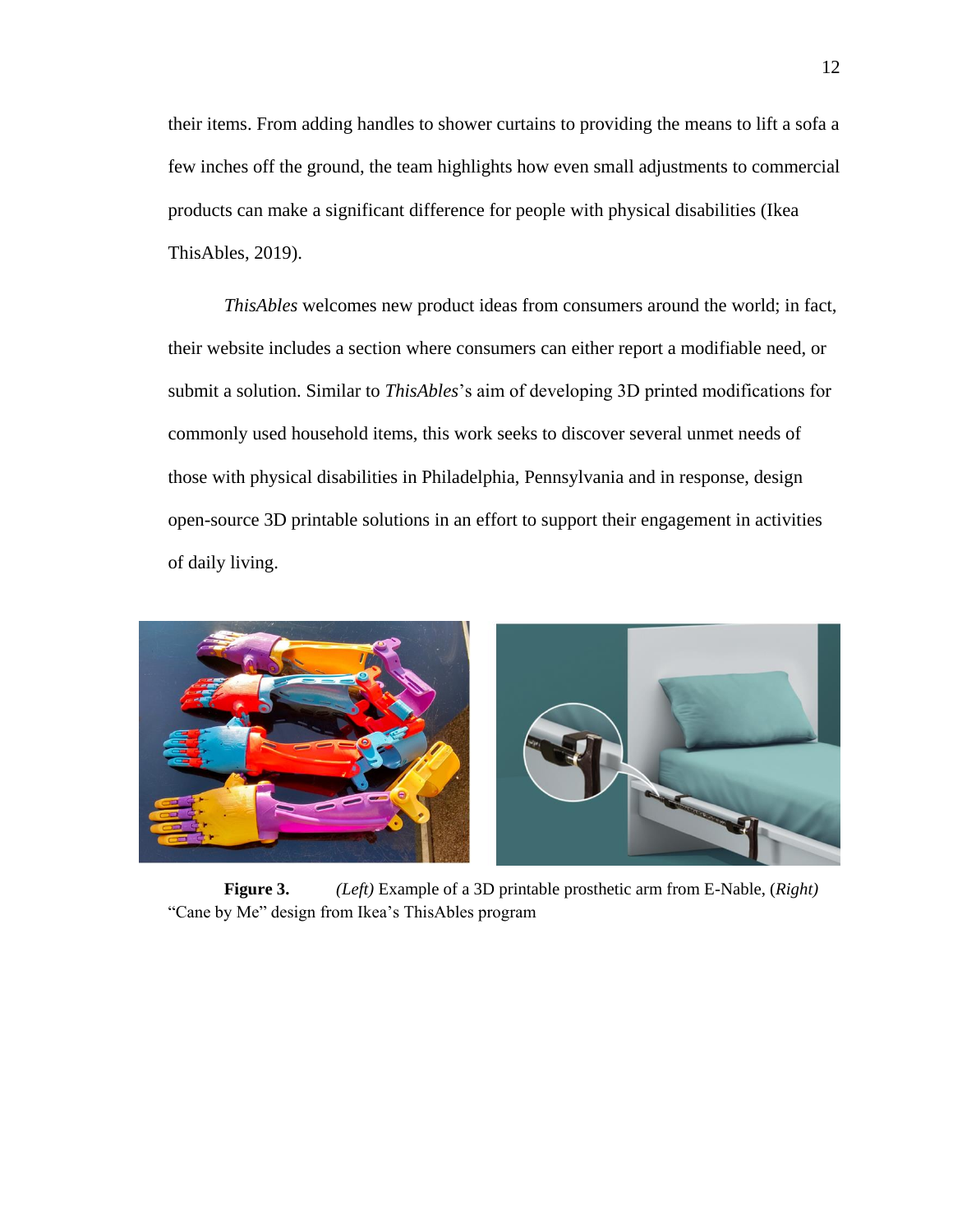# **RESEARCH STRATEGIES**

As a part of this capstone, I developed a design (Figure 4) that intends to support those with physical disabilities with getting into, and out of, a bathtub. Muscle weakness caused by Multiple Sclerosis, Myasthenia Gravis, and even in the elderly can make this seemingly simple task quite difficult. Furthermore, repurposing household items (i.e., commercial step ladders) for climbing into bathtubs are not only cumbersome but pose numerous risks to the safety of those with physical disabilities.

Photos and measurements of a bathtub's (Figure 4) height, depth, and thickness were taken and used for reference when modeling the assistive device in Autodesk Fusion 360. Bathtubs having other dimensions can certainly be accommodated; the model can be adjusted to reflect measurements of one's choosing in the software, prior to 3D printing.

The design is meant to be fitted along the edge of the bathtub, so that the individual can climb up the three steps from the outside, and then walk down two steps into the bathtub itself. It can be held by the railings when brought into the bathroom prior to use and lifted by the railings when fitting the edge of the tub in its groove. Of course, the main purpose of the left and right sided railings and guard rail are to provide the individual with the necessary support as they climb into and out of the tub. It also serves as a protective mechanism should the individual have a sudden bout of weakness and feel as if they would fall over. All corners of the steps and railings have been rounded to prevent accidental injury that could arise had normal sharp corners been printed. Railing heights, as well as the step heights and widths were all chosen within standard ranges. Presently, this design is intended to be printed with an Afinia H800+ FDM printer in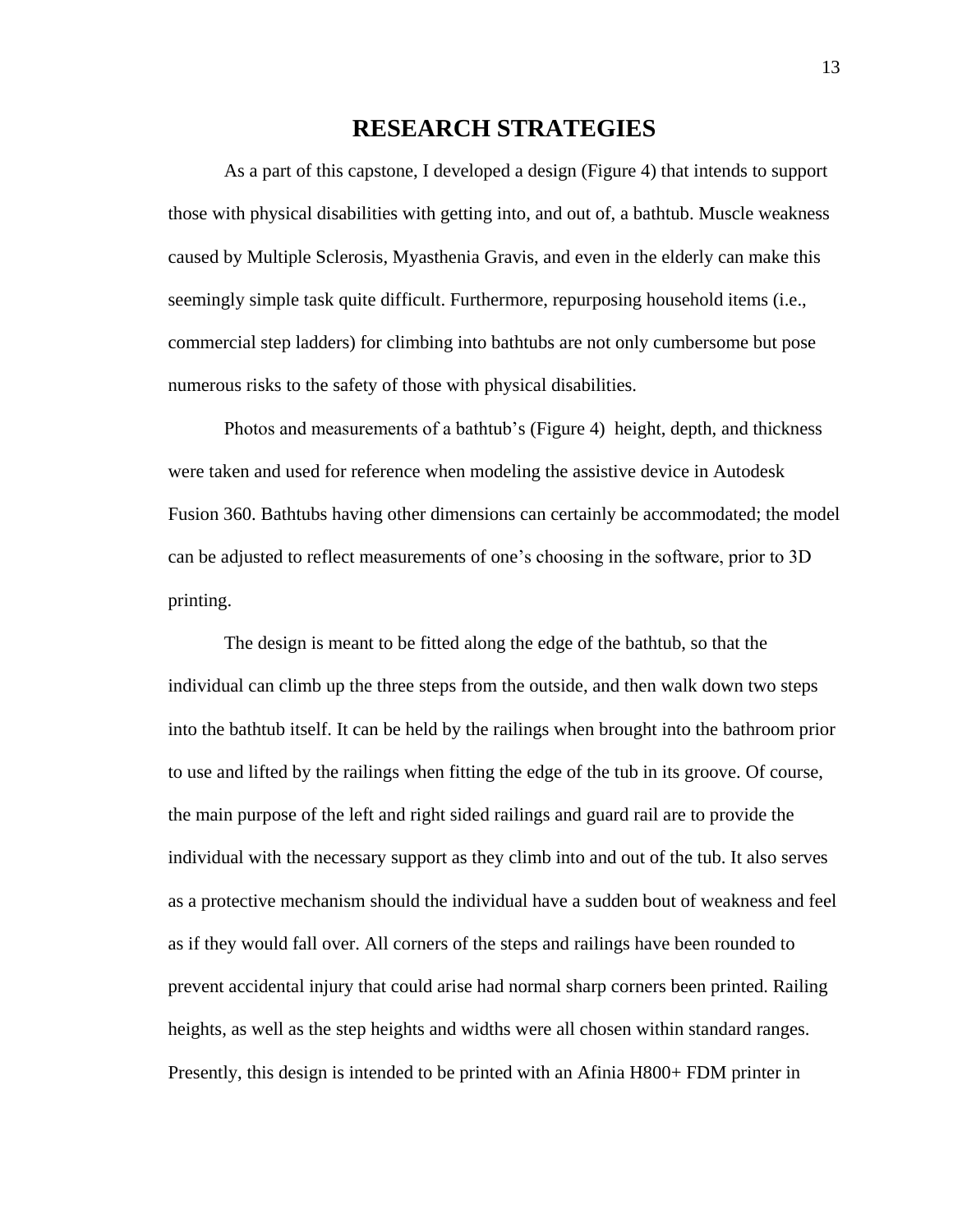ABS plastic. Choosing a honeycomb infill pattern as well as an infill density of over 70% ensures a strong print that is best able to support the weight of the individual.

Future iterations of this design could consider removable railings for increased ease of storage; it could also be designed to be foldable.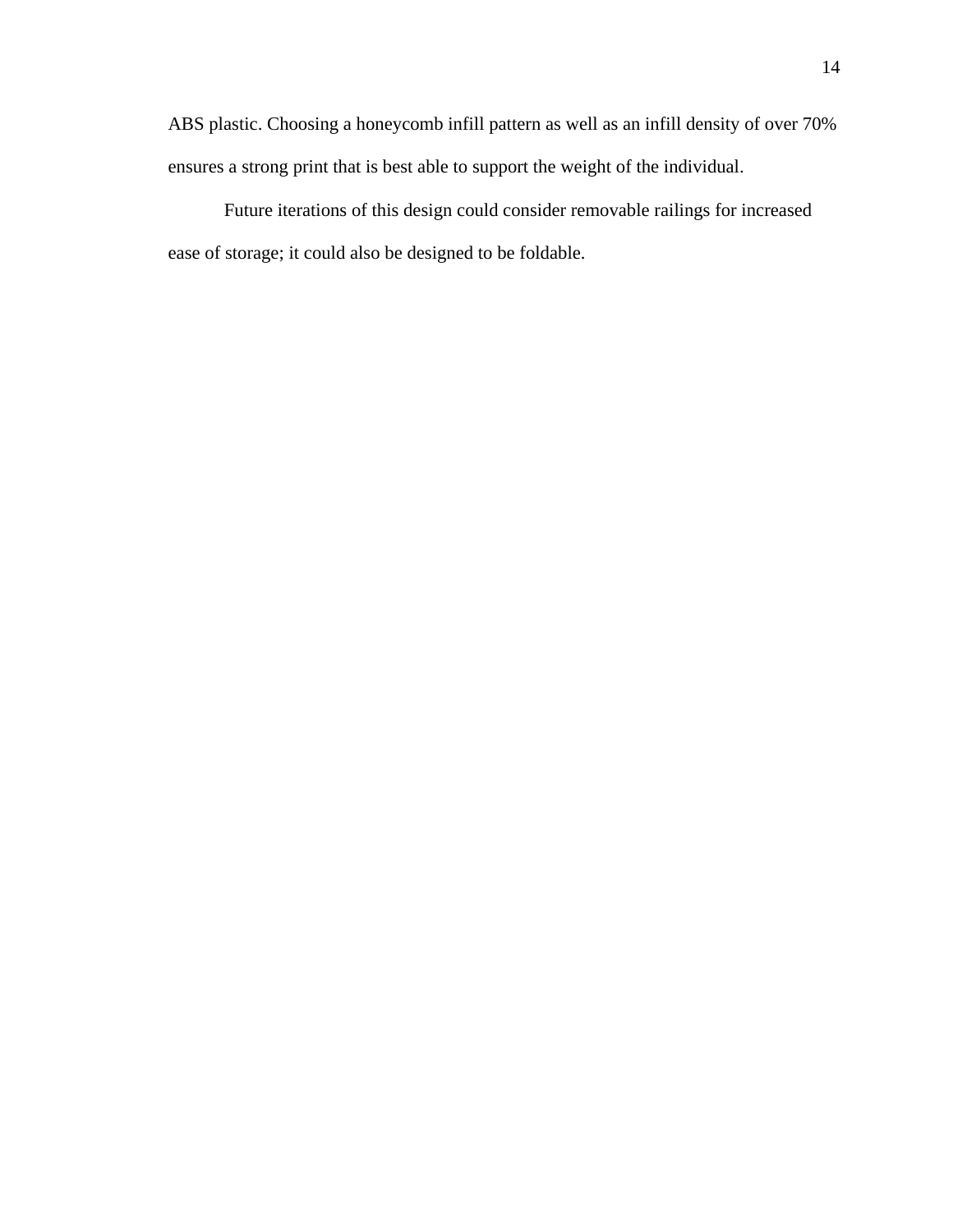

**Figure 4.** Proposed design by Mashaal Syed. *(Top)* Reference bathtub. (*Top left)* Initial draft with measurements taken from Figure 2, in the 3D modeling software Autodesk Fusion 360. (*Top Right)* Extruded model to span a width of 17 inches, a comfortable area for users to traverse up and down the steps of the printed model. (*Bottom)* Views of the model with both left and right sided railings, as well as a guard rail added for safety and ease of use; the view on the left depicts the portion of the design that would sit in the bathtub, while the view on the right showcases the part that sits outside the tub.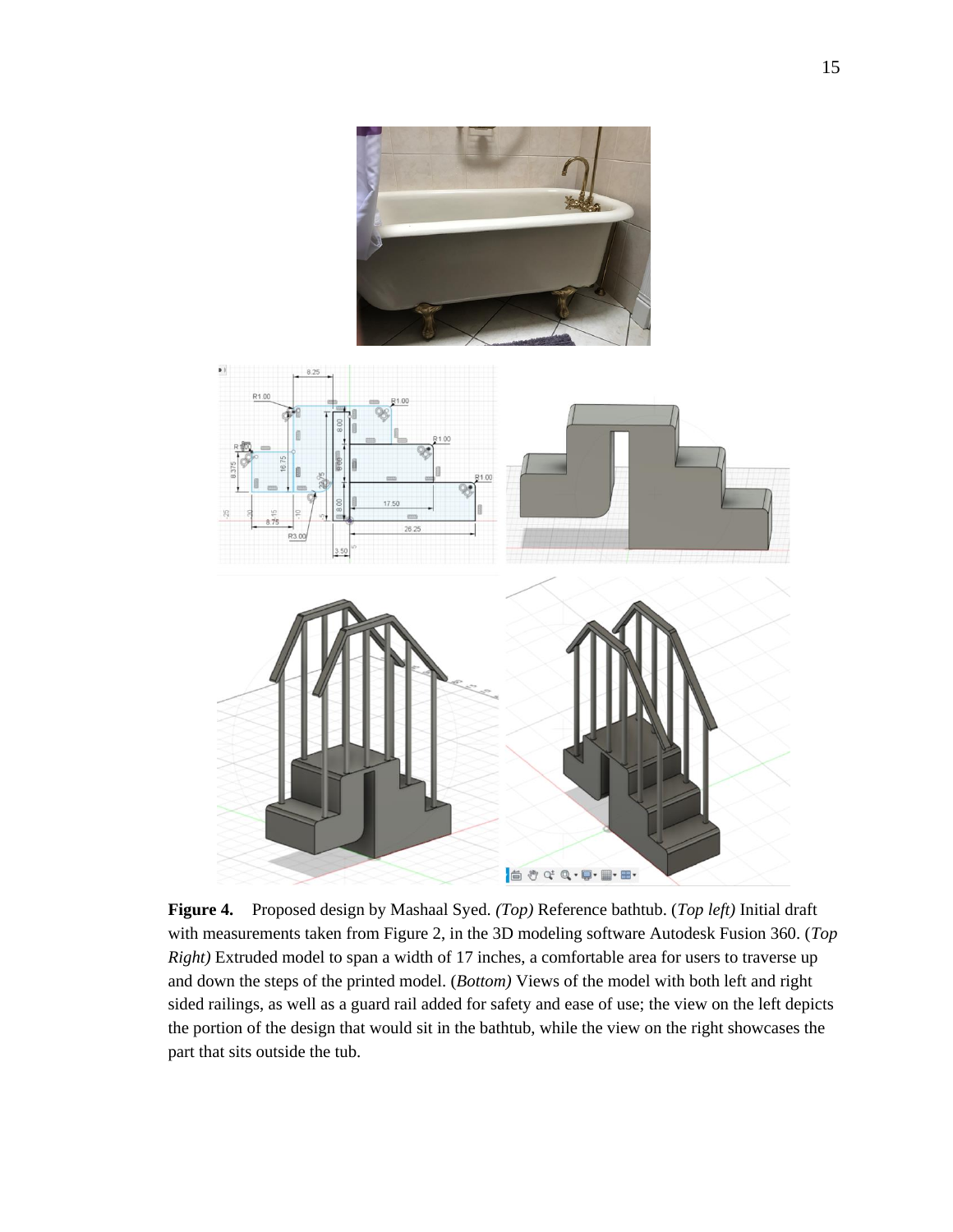### **DISCUSSION**

3D printing is a cost-effective, completely customizable method of designing assistive devices to support those with physical disabilities. While there are many largescale 3D printing initiatives to provide support for those with physical disabilities around the world as discussed above, oftentimes there are opportunities to help those in our own communities *ourselves* through these new methods and technologies. We have the flexibility to make our designs as personalized as possible – meaning, our work can target their specific needs and circumstances in ways that commercialized devices may not be able to.

Having the ability to make modifications in 3D models is especially of value, since disabilities arising from various medical conditions have the potential to progress; future alterations to not only this Bathtub Staircase design, but any other 3D printable model, can reflect the changing needs of the individual. The choice of the 3D printing material is also impactful. For example, printing with filament that is antimicrobial, or reinforced with carbon fibers, would increase the longevity of the device.

Those with physical disabilities often have limited financial resources, especially since many of these individuals are unable to work. While there are federal and state grant programs for Pennsylvania homeowners with disabilities, not every individual is eligible for them, nor are there enough grants to support the growing number of persons with disabilities in our communities. 3D printing is comparatively more affordable than seeking to remodel one's home to account for their physical disability, and has potential to aid those unable to receive grant funding.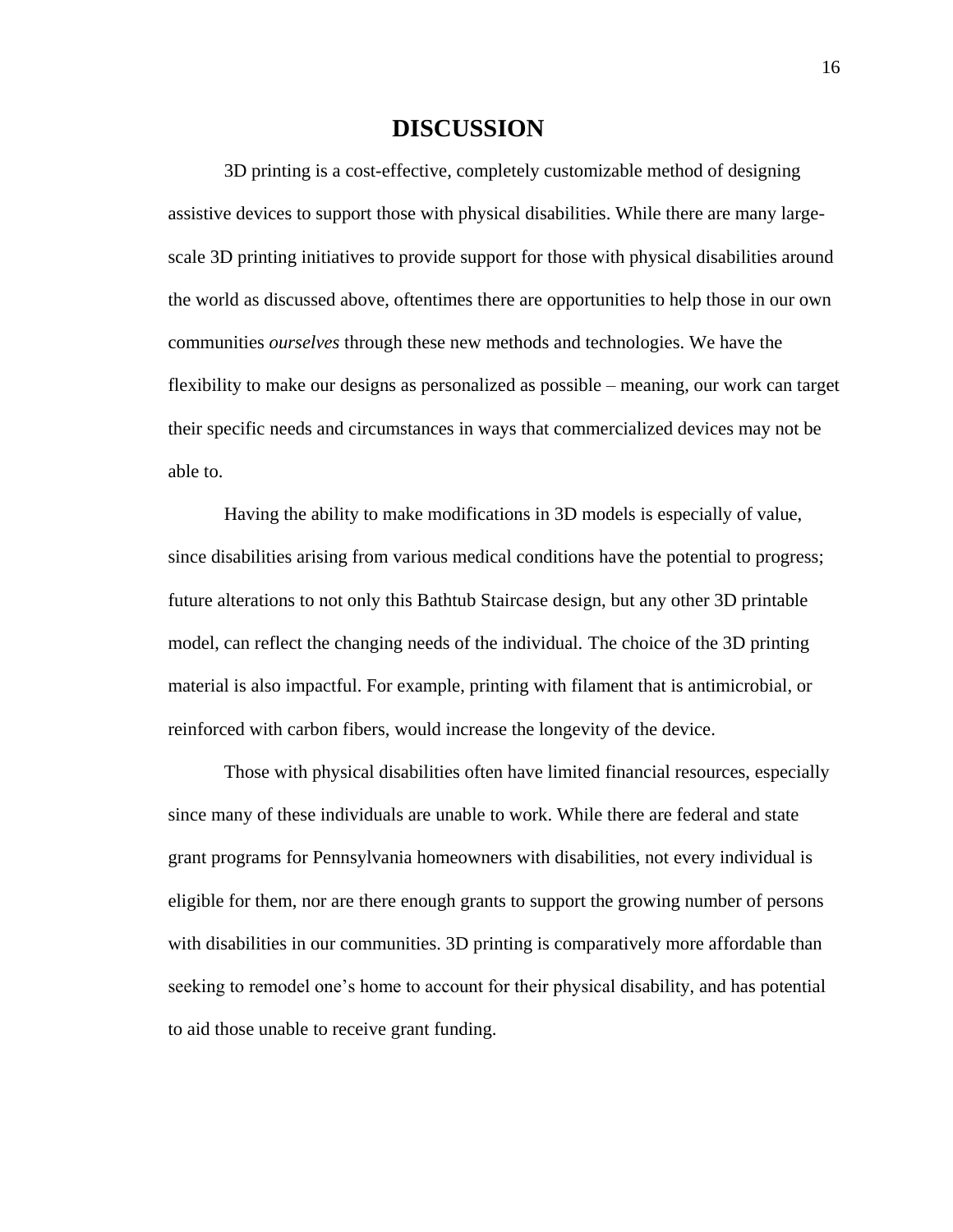Sometimes it's the simple day-to-day activities that we take for granted, that require some innovation to become accessible for those with physical disabilities. By taking the time to listen to them and work *with* them, and by leveraging the capabilities of 3D modeling and 3D printing, we can develop solutions that have more of a multifaceted impact than we without physical disabilities could possibly understand.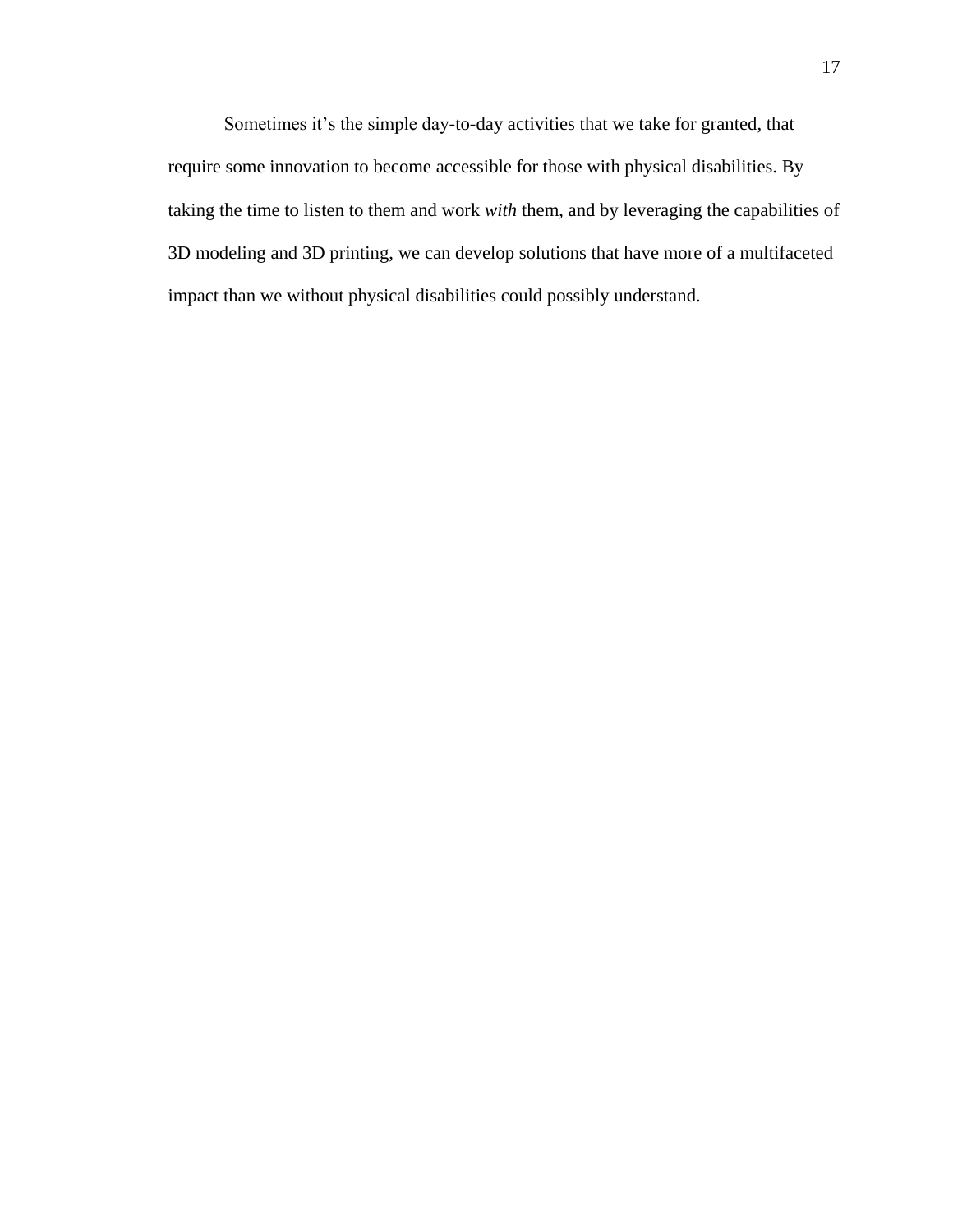### **RECOMMENDATIONS FOR FUTURE STUDIES**

In Philadelphia, The Mayor's Office for People with Disabilities encompasses both the Mayor's Commission on People with Disabilities and the Office of ADA Compliance (*Mayor's Office for People with Disabilities*, 2020). Together, these departments develop and advocate policies to ensure those with disabilities have equitable access to opportunities in the city. It would be advantageous to approach these groups with ideas for policies relating to designing and 3D printing items to help those with physical disabilities. Perhaps the resulting policies would allow for funding of 3D printing initiatives, and provide avenues for those in communities with limited access to receive much-needed resources. Overall, developing such policies would move this sort of initiative from helping individuals, to helping communities at large.

Within our daily activities of living, consider how many potential obstacles there are for people with physical disabilities: how could someone with muscle weakness floss effectively, or make their beds on their own? How could those with limited mobility bend down to lift a laundry basket, and load their washing machine? Not every store has doors that open automatically, so for those in wheelchairs, are they expected to just wait outside for someone to help them?

Especially funding from enacted policies, future 3D printable designs that could address issues such as these could be quickly available for many people in need. Whether it be through 3D printing an adapter to make the small buttons on remotes easier to see and press, or creating a device to help those with limited mobility cut their toenails, 3D printing is a viable method to assist this population in a multitude of ways and should be leveraged.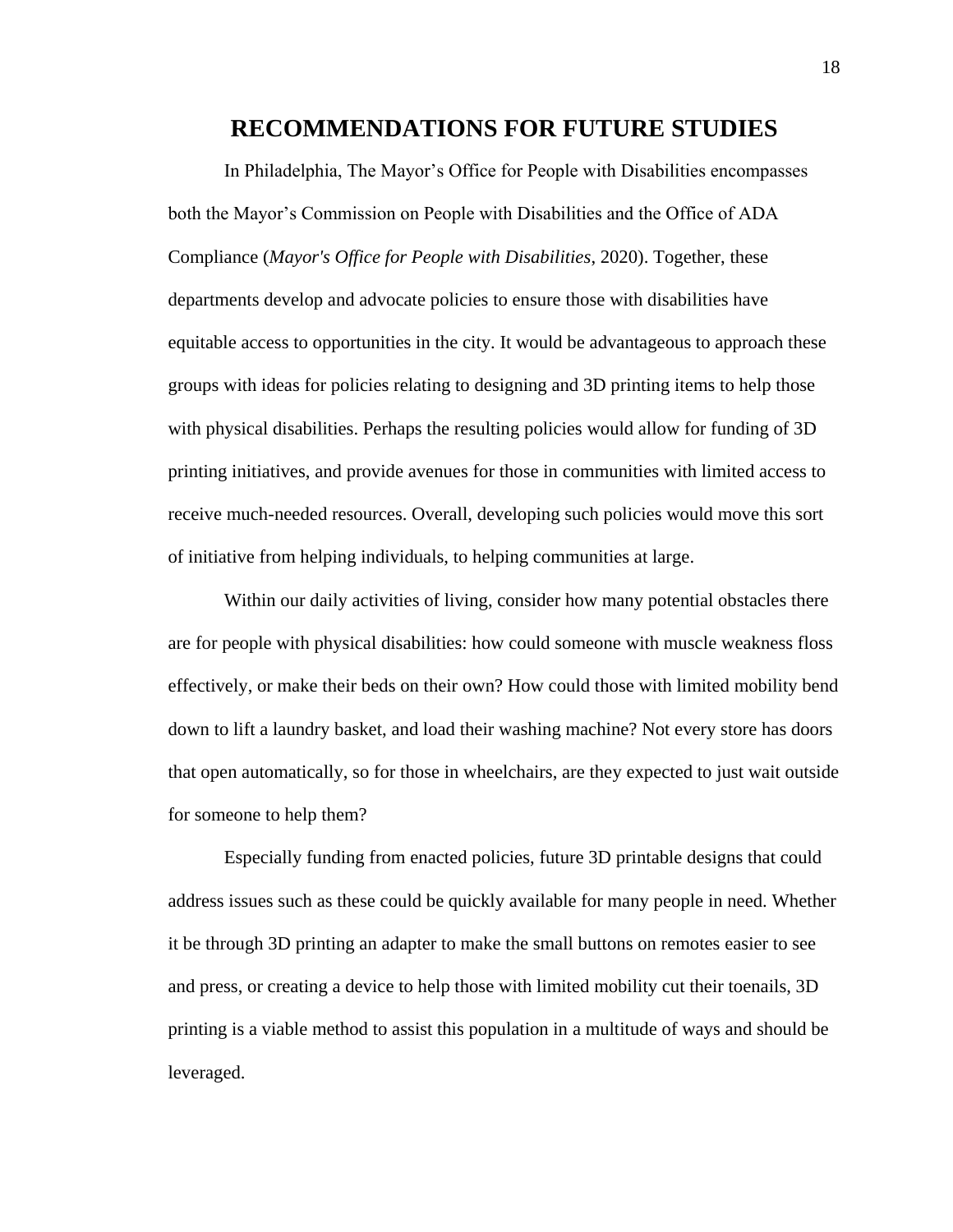### **REFERENCES**

- 1. Centers for Disease Control and Prevention. (2020). *Disability and Health Overview: Impairments, Activity Limitations, and Participation Restrictions.* U.S. Department of Health and Human Services. https://www.cdc.gov/ncbddd/disabilityandhealth/disability.html
- 2. Department of Homeland Security Office for Civil Rights and Civil Liberties. (2013, September 26). A Guide to Interacting with People who have Disabilities: A Resource Guide for DHS Personnel, Contractors, and Grantees from the Office for Civil Rights and Civil Liberties. https://www.dhs.gov/sites/default/files/publications/guide-interacting-withpeople-who-have-disabilties\_09-26-13\_0.pdf
- 3. Centers for Disease Control and Prevention. (2020). *Disability and Health Inclusion Strategies.* U.S. Department of Health and Human Services. https://www.cdc.gov/ncbddd/disabilityandhealth/disability-strategies.html
- 4. *What is a Physical Disability?* Achieve Australia. (2019). https://achieveaustralia.org.au/ndis-overview-and-faqs/physical-disability/.
- 5. US Census. (2021). Estimated percent of people with one or more disabilities, between 2015-2019 [Map]. PolicyMap. www.policymap.com
- 6. US Census. (2021). Estimated percent of people living in poverty with a disability as of 2015-2019 [Map]. PolicyMap. www.policymap.com
- 7. Enabling The Future. (2014). http://enablingthefuture.org/.
- 8. *ThisAbles*. Ikea ThisAbles. (2019, March 3). https://thisables.com/en/.
- 9. *Programs and Services*. Inglis. (2021). https://www.inglis.org/programs-andservices/innovation-center.
- 10. U.S. Department of Health and Human Services. (2021). *NIH 3D Print Exchange*. National Institutes of Health. https://3dprint.nih.gov/.
- 11. *Drexel Dragon Claws*. Drexel Dragon Claws | Get Connected Drexel University. (2021). https://drexel.galaxydigital.com/agency/detail/?agency\_id=118869.
- 12. Zuniga, J. (2018). 3D Printed Antibacterial Prostheses. *Applied Sciences*, *8*(9), 1651. https://doi.org/10.3390/app8091651
- 13. Jelle ten Kate, G. S., & Breedveld, P. (2017). 3D-printed upper limb prostheses: a review. *Disability and Rehabilitation: Assistive Technology*, *12*(3), 300–314. https://doi.org/10.1080/17483107.2016.1253117
- 14. Schubert, C., van Langeveld, M. C., & Donoso, L. A. (2013). Innovations in 3D printing: a 3D overview from optics to organs. *British Journal of Ophthalmology*, *98*(2), 159–161. https://doi.org/10.1136/bjophthalmol-2013-304446